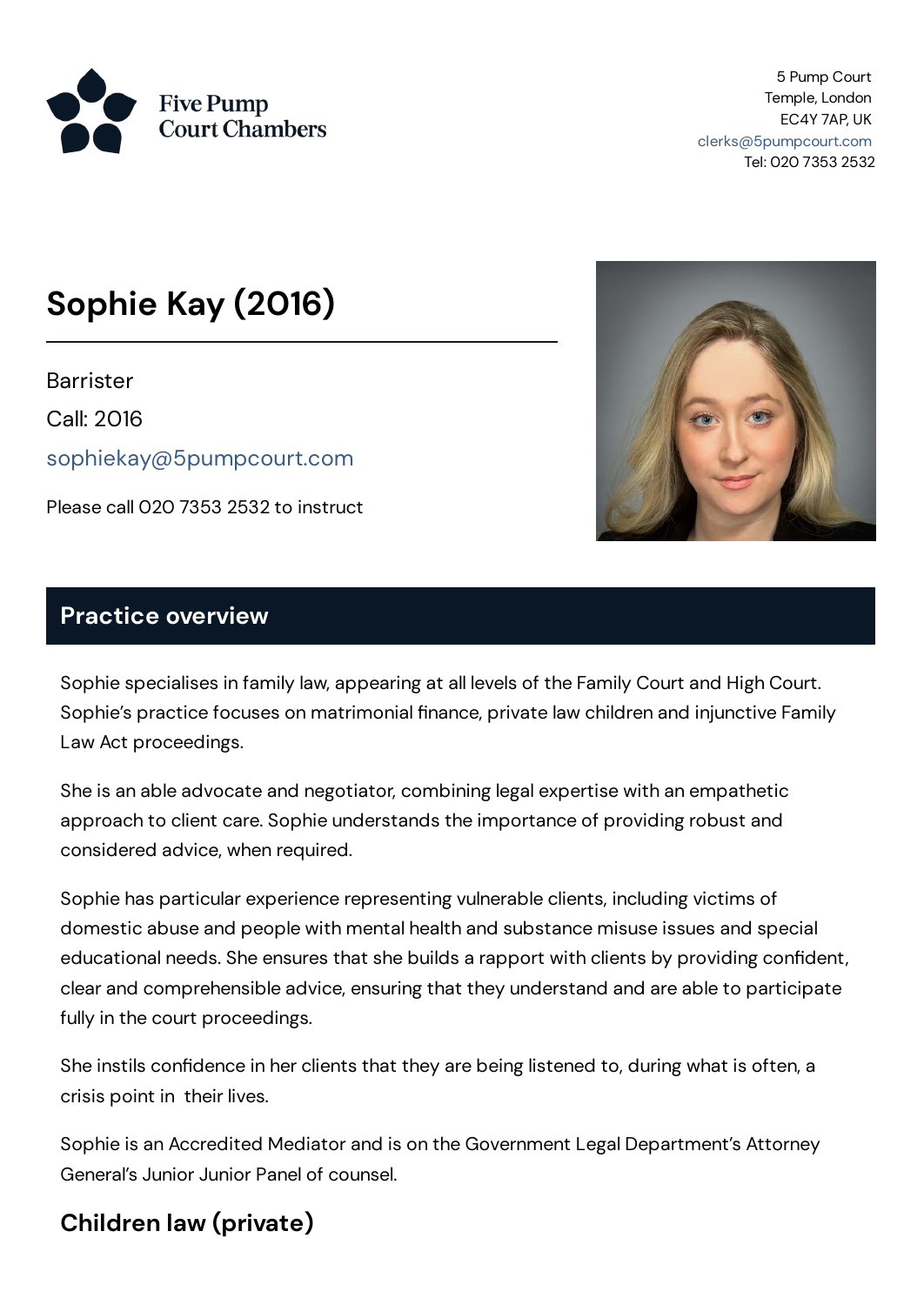Sophie is experienced at representing clients in private law children proceedings. Sophie is regularly instructed in serious and complex cases concerning parental alienation, mental health and substance misuse issues, and allegations of harm against the parents and the children.

She works closely with her instructing solicitors and the parents to develop a case strategy.

Sophie accepts instructions for:

- Emergency ex-parte applications
- **First Hearing Dispute Resolution Appointments**
- Fact-Finding hearings
- Dispute Resolution Appointments
- Final Hearings
- Enforcement applications
- Written Advice between hearings

Sophie's mediation training lends itself to knowing when it is more appropriate and productive to negotiate and settle matters, rather than unnecessarily fight in court.

## **Family finances**

Sophie frequently represents clients in matrimonial finance proceedings and financial dispute resolution following relationship breakdown. She adopts a forensic approach to Ancillary Relief applications and has been involved in cases concerning complex non-disclosure issues.

She is highly commended for her astute attention to detail and her robust approach, both in negotiations and during hearings. She advises clients on issues such as financial disclosure and assists clients in preparing for paper only hearings.

# **Injunctions / Domestic Violence**

Sophie frequently accepts instructions for urgent applications under the Family Law Act, where she quickly assimilates the facts and arguments. She remains calm under pressure and represents clients confidently at emergency ex parte hearings.

Sophie recently appeared in the Family Division of the High Court in an urgent child abduction matter - S v B [2021] before Mr Justice Poole. The mother unlawfully removed their child from the father's care. Sophie represented the Applicant father at an urgent out of hours ex parte hearing, and successfully obtained a Tipstaff collection order. The Tipstaff located the child several hundred miles away from home with the mother, collected the child and returned them to their father's care. Sophie subsequently represented the father at the return date hearing before Mr Justice Cohen where the child abduction proceedings concluded.